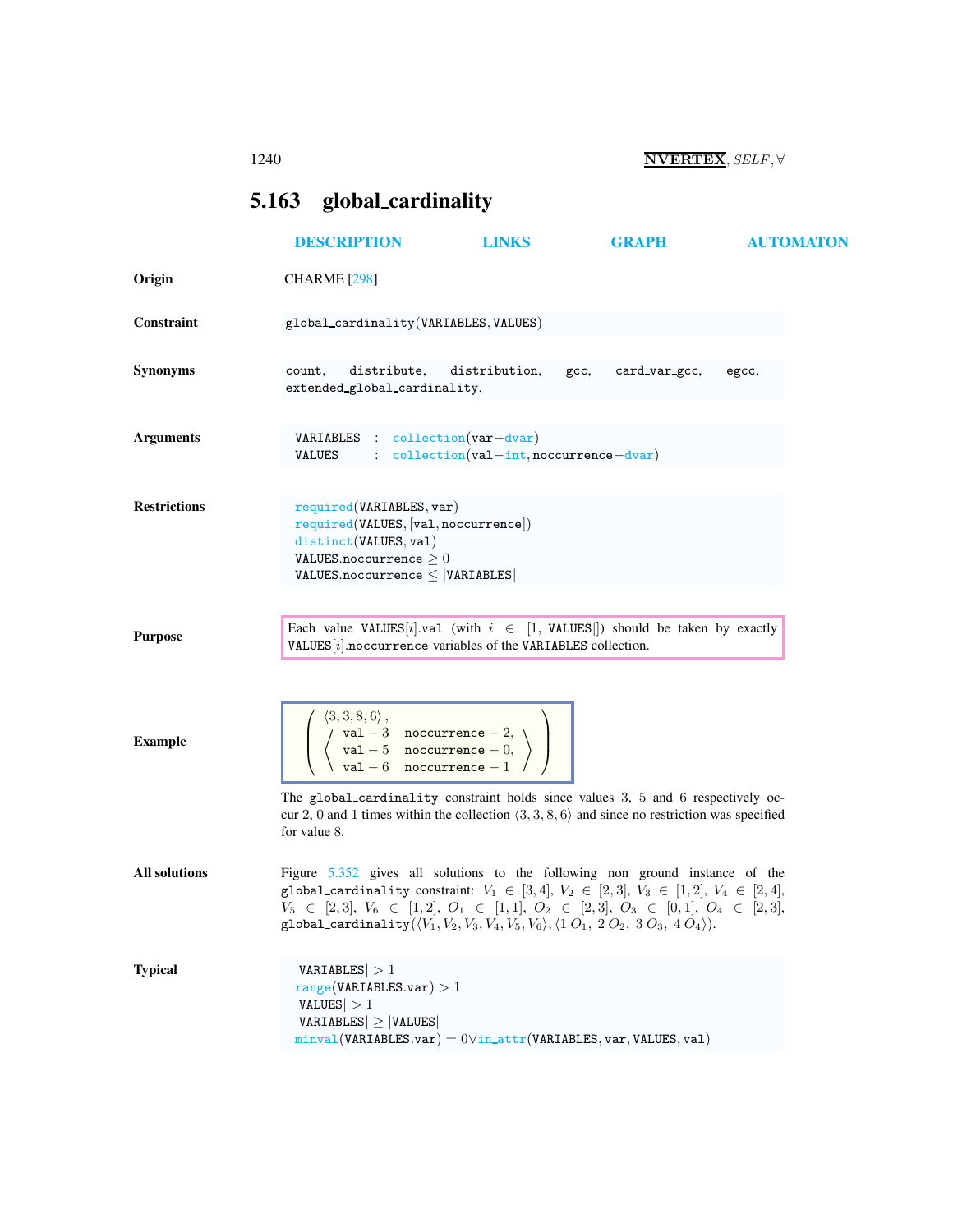

<span id="page-1-0"></span>Figure 5.352: All solutions corresponding to the non ground example of the global cardinality constraint of the All solutions slot

| <b>Symmetries</b> | • Items of VARIABLES are permutable.                                                                                                                                                                                                                                                                                                                                                                                                                                                                                                                                                                                                                                                                                                                                                                         |  |  |  |  |
|-------------------|--------------------------------------------------------------------------------------------------------------------------------------------------------------------------------------------------------------------------------------------------------------------------------------------------------------------------------------------------------------------------------------------------------------------------------------------------------------------------------------------------------------------------------------------------------------------------------------------------------------------------------------------------------------------------------------------------------------------------------------------------------------------------------------------------------------|--|--|--|--|
|                   | • Items of VALUES are permutable.                                                                                                                                                                                                                                                                                                                                                                                                                                                                                                                                                                                                                                                                                                                                                                            |  |  |  |  |
|                   | • An occurrence of a value of VARIABLES var that does not belong to VALUES val<br>can be replaced by any other value that also does not belong to VALUES.val.                                                                                                                                                                                                                                                                                                                                                                                                                                                                                                                                                                                                                                                |  |  |  |  |
|                   | • All occurrences of two distinct values in VARIABLES.var or VALUES.val can be<br>swapped; all occurrences of a value in VARIABLES.var or VALUES.val can be<br>renamed to any unused value.                                                                                                                                                                                                                                                                                                                                                                                                                                                                                                                                                                                                                  |  |  |  |  |
| Arg. properties   |                                                                                                                                                                                                                                                                                                                                                                                                                                                                                                                                                                                                                                                                                                                                                                                                              |  |  |  |  |
|                   | • Functional dependency: VALUES.noccurrence determined by VARIABLES and<br>VALUES.val.                                                                                                                                                                                                                                                                                                                                                                                                                                                                                                                                                                                                                                                                                                                       |  |  |  |  |
|                   | • Contractible wrt. VALUES.                                                                                                                                                                                                                                                                                                                                                                                                                                                                                                                                                                                                                                                                                                                                                                                  |  |  |  |  |
| <b>Usage</b>      | We show how to use the global cardinality constraint in order to model the<br>magic series problem [415, page 155] with a single global_cardinality constraint. A<br>non-empty finite series $S = (s_0, s_1, \dots, s_n)$ is <i>magic</i> if and only if there are $s_i$ occurrences<br>of i in S for each integer i ranging from 0 to $n$ . This leads to the following model:                                                                                                                                                                                                                                                                                                                                                                                                                              |  |  |  |  |
|                   | $\texttt{global-cardinality}\left(\begin{array}{c} {\left\langle \begin{array}{cc} \texttt{var}-s_0, \texttt{var}-s_1, \ldots, \texttt{var}-s_n \end{array} \right\rangle},\\ {\left\langle \begin{array}{cc} \texttt{val}-0 & \texttt{nocurrence}-s_0, \\ \texttt{val}-1 & \texttt{nocurrence}-s_1, \\ \vdots \\ \texttt{val}-n & \texttt{nocurrence}-s_n \end{array} \right\rangle} \end{array}\right)$                                                                                                                                                                                                                                                                                                                                                                                                    |  |  |  |  |
| <b>Remark</b>     | This is a generalised form of the original global_cardinality constraint: in the original<br>global_cardinality constraint $[342]$ , one specifies for each value its minimum and max-<br>imum number of occurrences (i.e., see global_cardinality_low_up). Here we give for<br>each value $v$ a domain variable that indicates how many time value $v$ is actually used. By<br>setting the minimum and maximum values of this variable to the appropriate constants we<br>can express the same thing as in the original global_cardinality constraint. However,<br>as shown in the <i>magic series</i> problem, we can also use this variable in other constraints. By<br>reduction from 3-SAT, Claude-Guy Quimper shows in [331] that it is NP-hard to achieve<br>arc-consistency for the count variables. |  |  |  |  |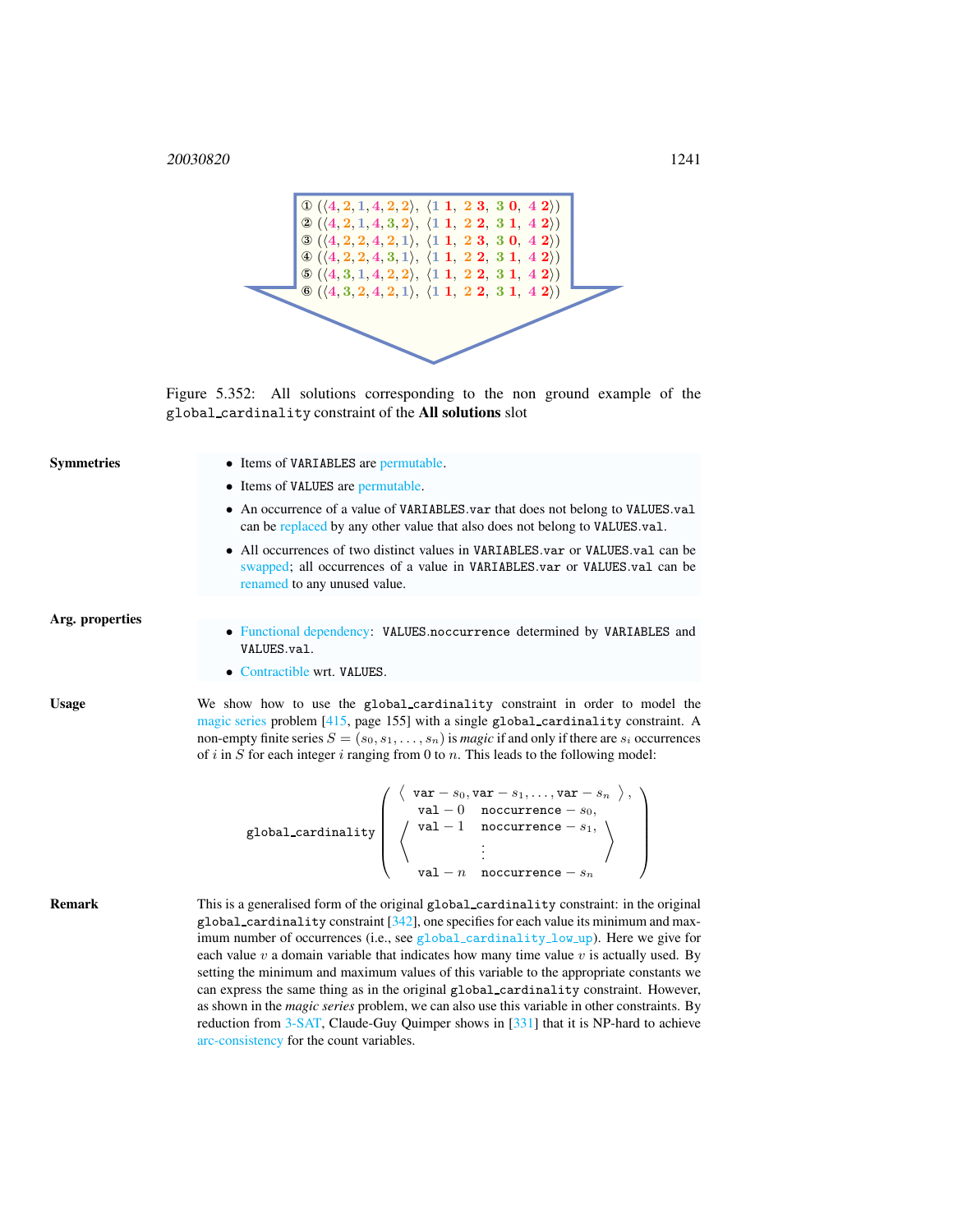A last difference with the original global cardinality constraint comes from the fact that there is no constraint on the values that are not explicitly mentioned in the VALUES collection. In the original global cardinality these values could not be assigned to the variables of the VARIABLES collection. However allowing values that are not mentioned in VALUES to be assigned to variables of VARIABLES can potentially avoid mentioning a huge number of unconstrained values in the VALUES collection, and as a side effect, prevent possibly<sup>[6](#page-2-0)</sup> generating a dense graph (i.e., see DFS-bottleneck) for the corresponding underlying flow model).

Within [83] the global\_cardinality constraint is called distribution. Within [350] the global cardinality constraint is called card var gcc. Within [70] the global cardinality constraint is called egcc or rgcc. This later case corresponds to the fact that some variables are duplicated within the VARIABLES collection.

The global cardinality constraint can be seen as a system (i.e., a conjunction) of among constraints.

When all count variables (i.e., the variables  $VALUES[i]$ .noccurrence with i ∈ [1, |VALUES|]) *do not occur* in any other constraints of the problem, it may be operationally more efficient to replace the global cardinality constraint by a global cardinality low up constraint where each count variable  $VALUES[i]$ .noccurrence is replaced by the corresponding interval  $[VALUES[i].nocurrence, \overline{VALUES[i].nocurrence}.$  This stands for two reasons:

- First, by using a global cardinality low up constraint rather than a global cardinality constraint, we avoid the filtering algorithm related to the count variables.
- Second, unlike the global cardinality constraint where we need to fix all its variables to get entailment, the global\_cardinality\_low\_up constraint can be entailed before all its variables get fixed. As a result, this potentially avoid unnecessary calls to its filtering algorithm.

When all values that can be assigned to the variables of the VARIABLES collection occur in the val attribute of the VALUES collection, two implicit *necessary* conditions<sup>[7](#page-2-1)</sup> inferred by double counting with the global cardinality constraint are depicted by the following expressions:

$$
|\texttt{VARIABLES}| = \sum_{i=1}^{|\texttt{VALUES}|} \texttt{VALUES}[i].\texttt{nocurrence}
$$

$$
\sum_{i=1}^{|\text{VARTABLES}|} \text{VARTABLES}[i].\text{var} = \sum_{i=1}^{|\text{VALUES}|} \text{VALUES}[i].\text{val} \cdot \text{VALUES}[i].\text{nocurrence}
$$

Within [317, pages 50–51] the previous condition where terms involving identical variables are grouped together (i.e., rule 5 of MALICE  $[316]$ ) is mentioned as a crucial deduction rule for the autoref problem.

<span id="page-2-0"></span><sup>6</sup> Of course one could also, while generating a flow model, detect all unconstrained values in order to generate a single vertex in the flow model for the set of unconstrained values.

<span id="page-2-1"></span><sup>&</sup>lt;sup>7</sup>Note that such necessary conditions can be derived by assigning an integer weight to each value [ $385$ ], e.g. 1 for the first condition, the value itself for the second condition.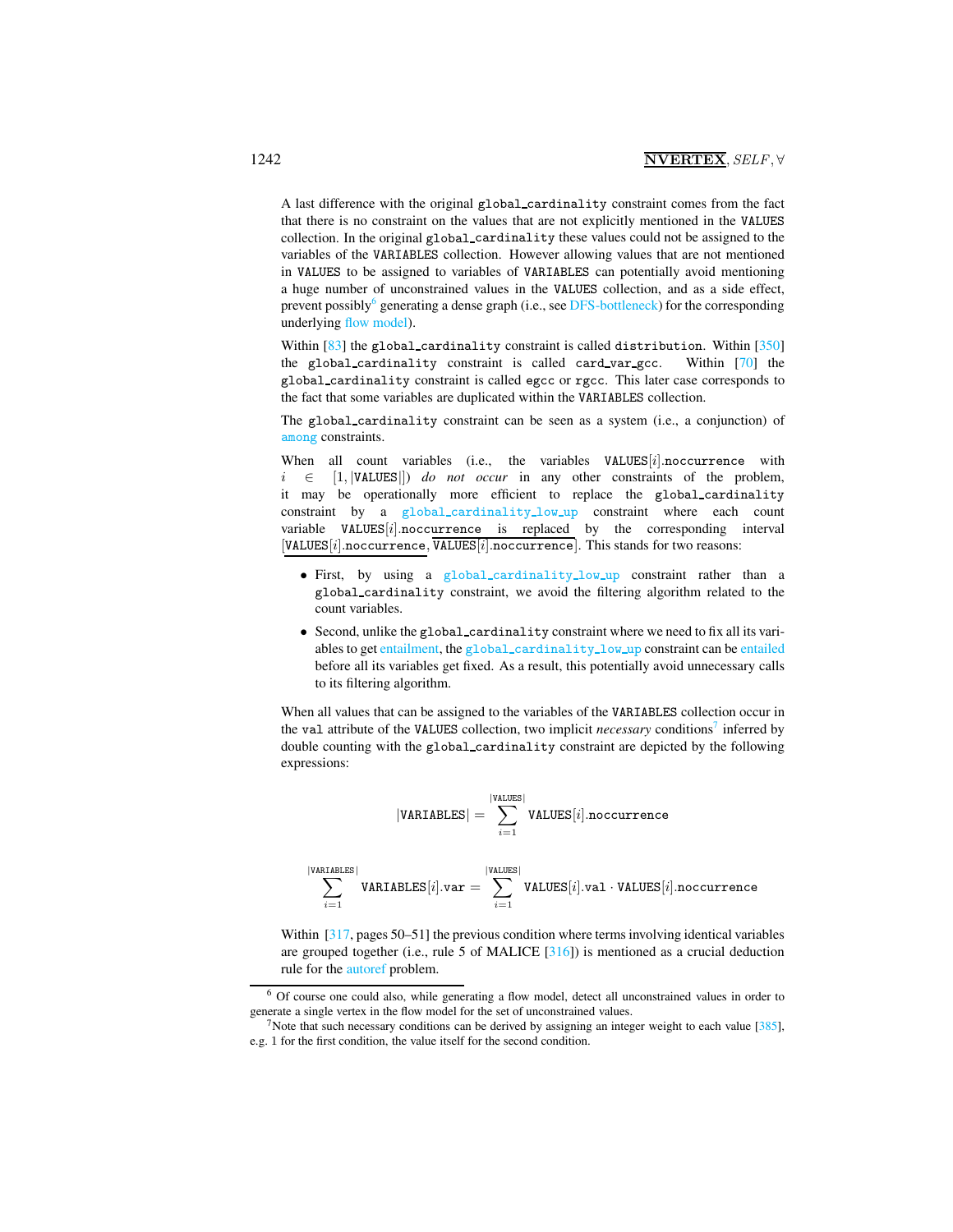<span id="page-3-0"></span>W.-J. van Hoeve et al. present two soft versions of the global\_cardinality constraint in [424]. In [MiniZinc](http://www.minizinc.org/)  $(http://www.minizinc.org/)$  there is also a distribute constraint where the val attribute is not necessarily initially fixed and where a same value may occur more than once. Their is also a global cardinality closed constraint where all variables must be assigned a value from the val attribute. Algorithm A flow algorithm that handles the original global cardinality constraint is described in [342]. The two approaches that were used to design bound-consistency algorithms for alldifferent were generalised for the global cardinality constraint. The algorithm in [334] identifies Hall intervals and the one in [233] exploits convexity to achieve a fast implementation of the flow-based arc-consistency algorithm. The later algorithm can also compute bound-consistency for the count variables [234, 231]. An improved algorithm for achieving arc-consistency is described in [333]. Systems such [globalCardinality](http://www.emn.fr/z-info/choco-solver/tex/documentation/choco-doc.pdf) in [Choco](http://choco.emn.fr/), count in [Gecode](http://www.gecode.org/), gcc in [JaCoP](http://www.jacop.eu/), global cardinality in [MiniZinc](http://www.g12.cs.mu.oz.au/minizinc/), global cardinality in [SICStus](http://www.sics.se/sicstus/). See also common keyword: count, max\_nvalue, min\_nvalue (*value constraint, counting constraint*), nvalue *(counting constraint)*, open global cardinality low up *(assignment,counting constraint)*. cost variant: global cardinality with costs *(*cost *associated with each* variable*,*value *pair)*. implied by: global cardinality with costs *(forget about cost)*, same and global cardinality *(conjoin* same *and* global [cardinality](#page-0-1)*)*. part of system of constraints: among. related: roots, sliding card skip0 *(counting constraint of a set of values on maximal sequences)*. shift of concept: global cardinality no loop *(assignment of a* variable *to its position is ignored)*, ordered global cardinality *(restrictions are done on nested sets of* values, all starting from first value), symmetric\_cardinality, symmetric\_gcc. soft variant: open global cardinality *(a* set variable *defines the set of variables that are actually considered)*. specialisation: alldifferent *(each value should occur at most once)*, cardinality atleast, cardinality atmost *(individual* count variable *for each value replaced by single* count variable*)*, cardinality atmost partition *(individual* count variable *for each value replaced by single* count variable *and* variable ∈ partition *replaced by* variable*)*, global cardinality low up *(*variable *replaced by* fixed interval*)*. system of constraints: colored matrix *(one* global [cardinality](#page-0-1) *constraint for each* row *and each* column *of a* matrix *of* variables*)*. uses in its reformulation: tree range, tree resource. Keywords **application area:** assignment. characteristic of a constraint: core, automaton, automaton with array of counters. complexity: 3-SAT.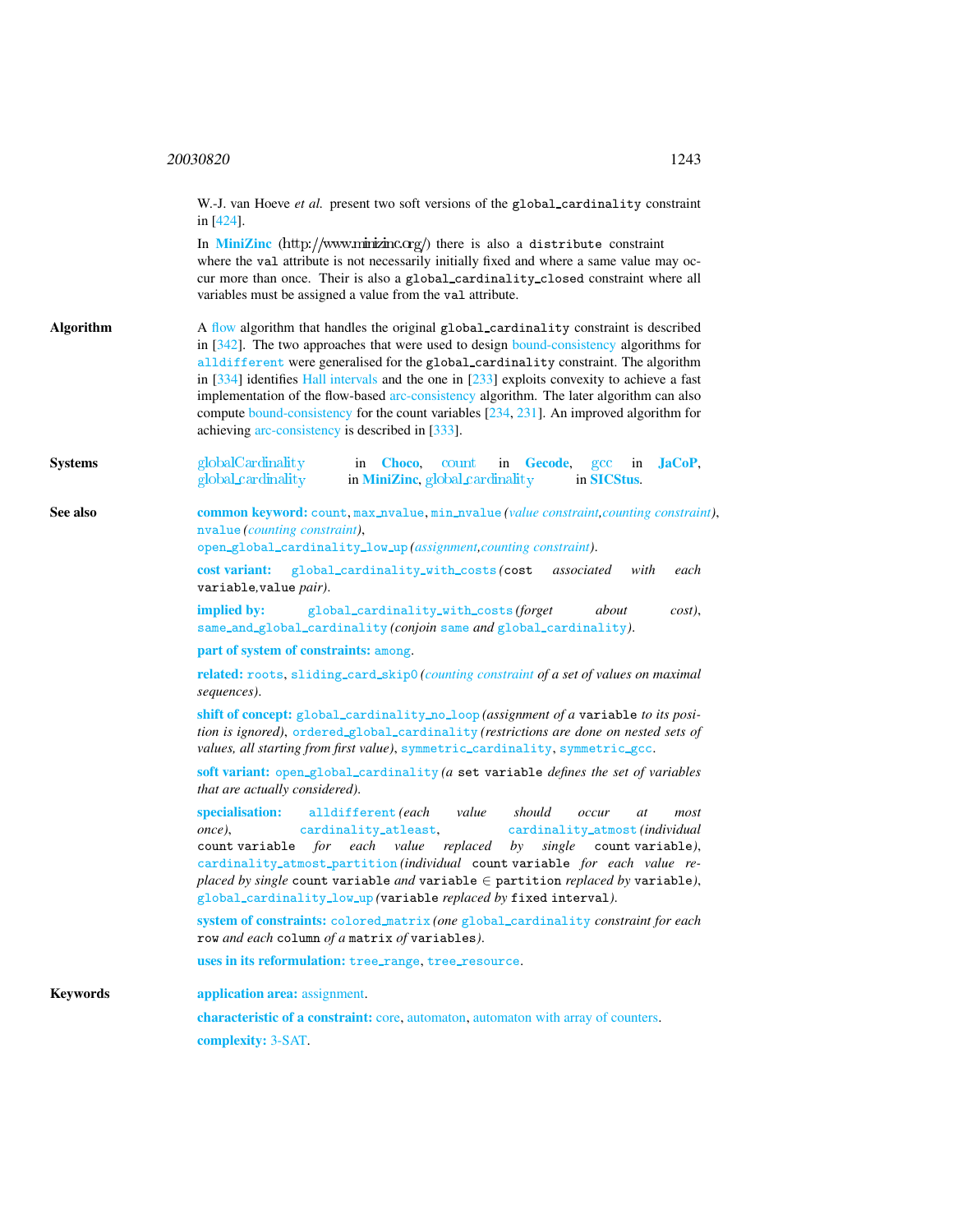|                           | constraint arguments: pure functional dependency.                                                                                                                                                                                                                                                   |
|---------------------------|-----------------------------------------------------------------------------------------------------------------------------------------------------------------------------------------------------------------------------------------------------------------------------------------------------|
|                           | <b>constraint type:</b> value constraint, counting constraint, system of constraints.                                                                                                                                                                                                               |
|                           | filtering: Hall interval, bound-consistency, flow, duplicated variables, DFS-bottleneck.                                                                                                                                                                                                            |
|                           | modelling: functional dependency.                                                                                                                                                                                                                                                                   |
|                           | modelling exercises: magic series.                                                                                                                                                                                                                                                                  |
|                           | <b>puzzles:</b> magic series, autoref.                                                                                                                                                                                                                                                              |
| <b>Cond.</b> implications | · global_cardinality(VARIABLES, VALUES)<br>with $minval(VARIABLES.var) = 0$<br>implies $and(VAR, VARIABLES)$<br>when $VAR = 0$ .                                                                                                                                                                    |
|                           | • global_cardinality(VARIABLES, VALUES)<br>with $maxval(VARIABLES.var) = 1$<br>implies $or(VAR, VARIABLES)$<br>when $VAR = 1$ .                                                                                                                                                                     |
|                           | • global_cardinality(VARIABLES, VALUES)<br>with $minval(VARIABLES.var) > 0$<br>implies min_size_full_zero_stretch(MINSIZE, VARIABLES)<br>when $MINSIZE =  VARIABLES $ .                                                                                                                             |
|                           | · global_cardinality(VARIABLES, VALUES)<br>with $maxval(VARIABLES.var) < 0$<br>implies min_size_full_zero_stretch(MINSIZE, VARIABLES)<br>when $MINSIZE =  VARIABLES $ .                                                                                                                             |
|                           | $\bullet$ global_cardinality(VARIABLES, VALUES)<br>with $range(VALUES.val) = nval(VALUES.val)$<br>and $minval(VALUES.val) \leq minval(VARIABLES.var)$<br>and $maxval(VALUES.val) \geq maxval(VARIABLES.var)$<br>implies among_diff_0(NVAR, VARIABLES).                                              |
|                           | • global_cardinality(VARIABLES, VALUES)<br>with $range(VALUES.val) = nval(VALUES.val)$<br>and $minval(VALUES.val) \leq minval(VARIABLES.var)$<br>and $maxval(VALUES.val) \geq maxval(VARIABLES.var)$<br>implies atmost_nvalue(NVAL, VARIABLES).                                                     |
|                           | • global_cardinality(VARIABLES, VALUES)<br>with $range(VALUES.noccurrence) = 1$<br>and range(VALUES.val) = nval(VALUES.val)<br>and $minval(VALUES.val) = minval(VARIABLES.var)$<br>and $maxval(VALUES.val) = maxval(VARIABLES.var)$<br>implies balance (BALANCE, VARIABLES)<br>when BALANCE $= 0$ . |
|                           | · global_cardinality(VARIABLES, VALUES)<br>with $range(VALUES.val) = nval(VALUES.val)$<br>and $minval(VALUES.val) \leq minval(VARIABLES.var)$<br>and $maxval(VALUES.val) \geq maxval(VARIABLES.var)$<br>implies max_n(MAX, RANK, VARIABLES).                                                        |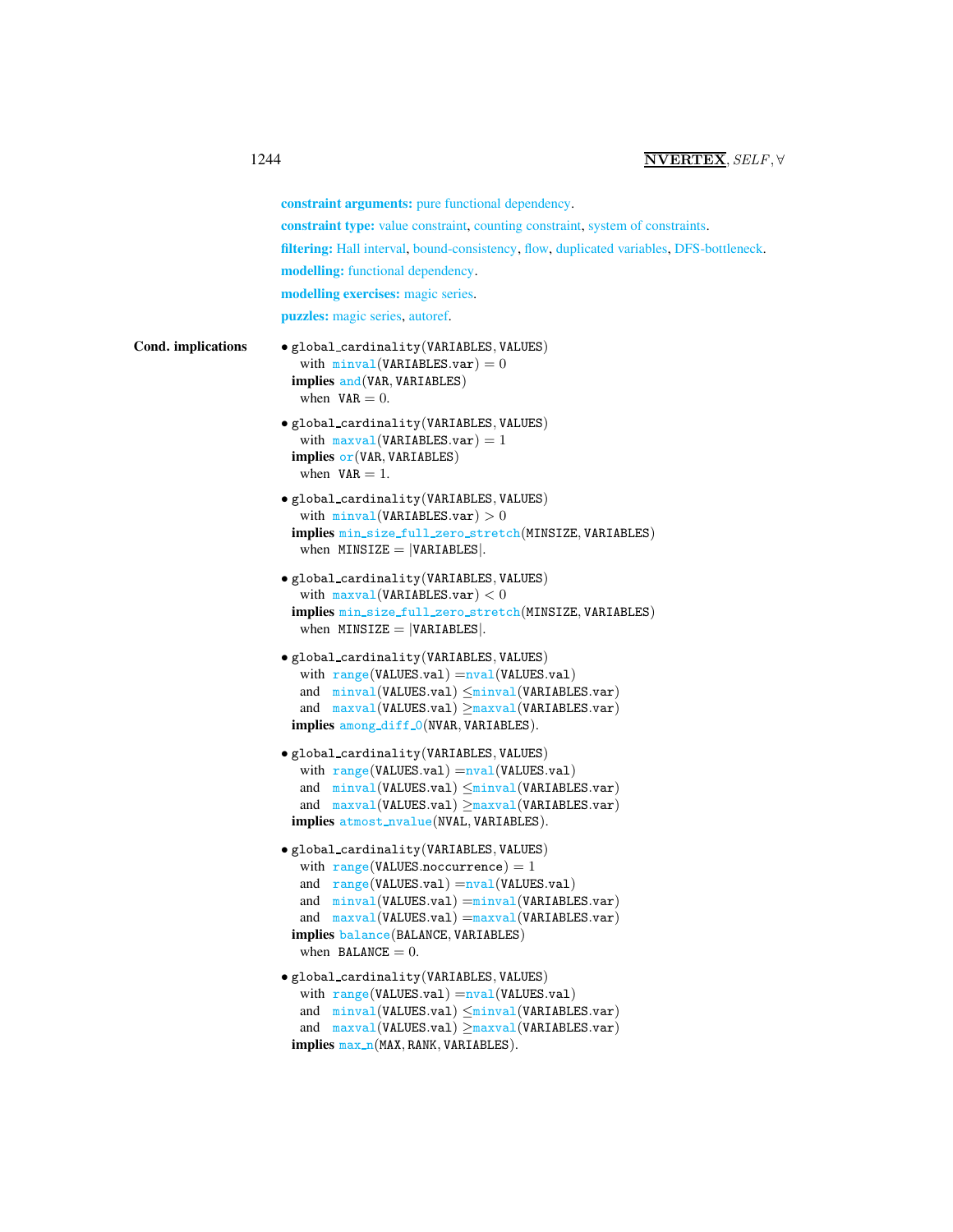### <sup>20030820</sup> 1245

```
• global cardinality(VARIABLES, VALUES)
  with range(VALUES.val) =<sub>nval</sub>(VALUES.val)and minval(VALUES.val) ≤minval(VARIABLES.var)
  and maxval(VALUES.val) ≥maxval(VARIABLES.var)
 implies max_nvalue(MAX, VARIABLES).
• global cardinality(VARIABLES, VALUES)
  with range(VALUES.val) =<sub>nval</sub>(VALUES.val)and minval(VALUES.val) ≤minval(VARIABLES.var)
  and maxval(VALUES.val) ≥maxval(VARIABLES.var)
 implies min_n(MIN, RANK, VARIABLES).
• global cardinality(VARIABLES, VALUES)
  with range(VALUES.val) =<sub>nval</sub>(VALUES.val)and minval(VALUES.val) ≤minval(VARIABLES.var)
  and maxval(VALUES.val) \geq maxval(VARIABLES.var)implies min nvalue(MIN, VARIABLES).
```

```
\bullet global_cardinality(VARIABLES, VALUES)
   with range(VALUES.val) =<sub>nval</sub>(VALUES.val)and minval(VALUES.val) \leq minval(VARIABLES.var)and maxval(VALUES.val) \geq maxval(VARIABLES.var)implies range ctr(VARIABLES, CTR, R).
```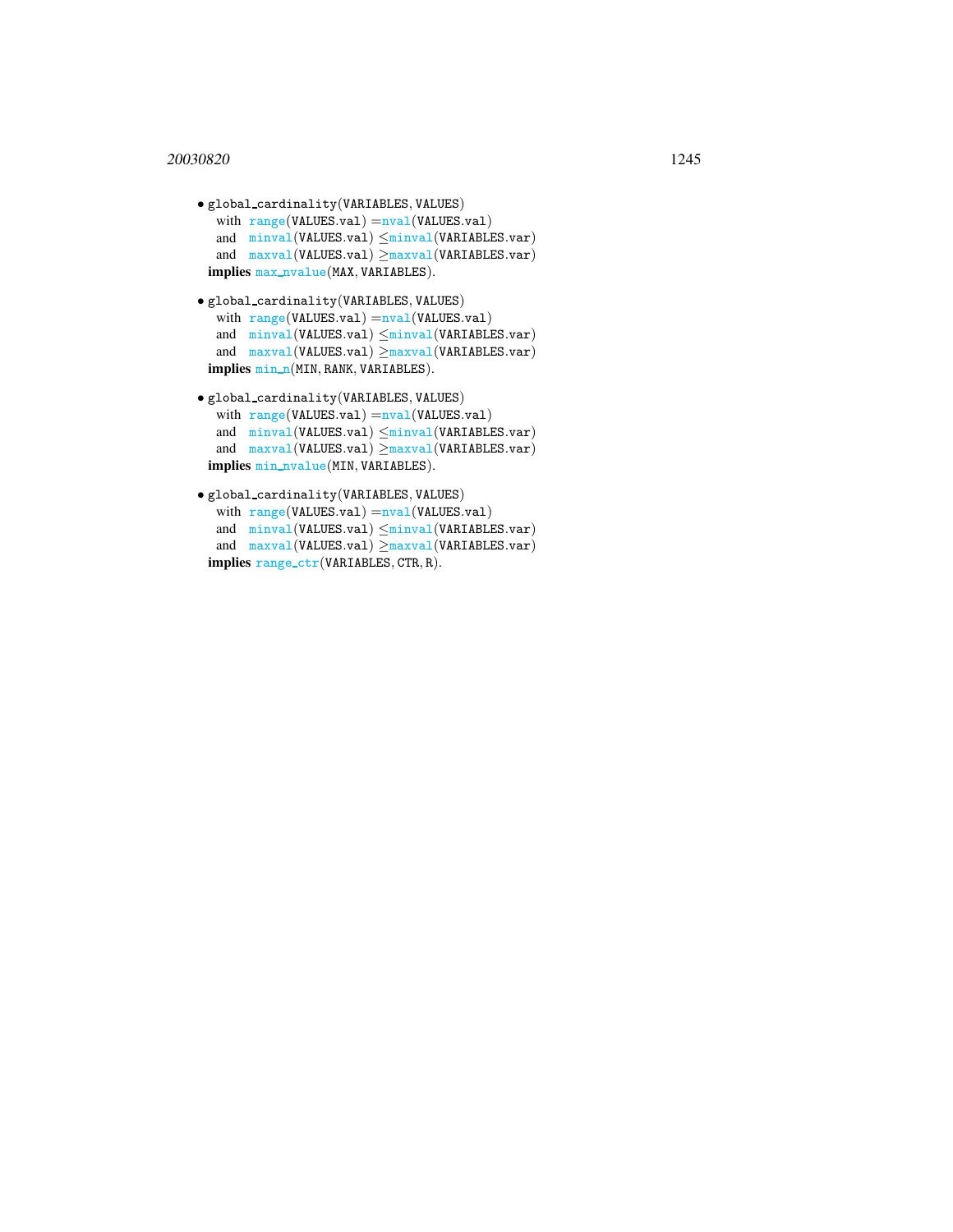<span id="page-6-0"></span>

|                     | For all items of VALUES:             |  |
|---------------------|--------------------------------------|--|
| Arc input $(s)$     | VARIABLES                            |  |
| Arc generator       | $SELF \mapsto$ collection(variables) |  |
| Arc arity           |                                      |  |
| Arc constraint(s)   | $variable s.var = VALUES.vala1$      |  |
| Graph property(ies) | $NVERTEX = VALUES.noccurrence$       |  |
|                     |                                      |  |

Graph model Since we want to express one unary constraint for each value we use the "For all items of VALUES" iterator. Part  $(A)$  of Figure  $5.353$  shows the initial graphs associated with each value 3, 5 and 6 of the VALUES collection of the Example slot. Part (B) of Figure [5.353](#page-6-1) shows the two corresponding final graphs respectively associated with values 3 and 6 that are both assigned to the variables of the VARIABLES collection (since value 5 is not assigned to any variable of the VARIABLES collection the final graph associated with value 5 is empty). Since we use the NVERTEX graph property, the vertices of the final graphs are stressed in bold.



<span id="page-6-1"></span>Figure 5.353: Initial and final graph of the global cardinality constraint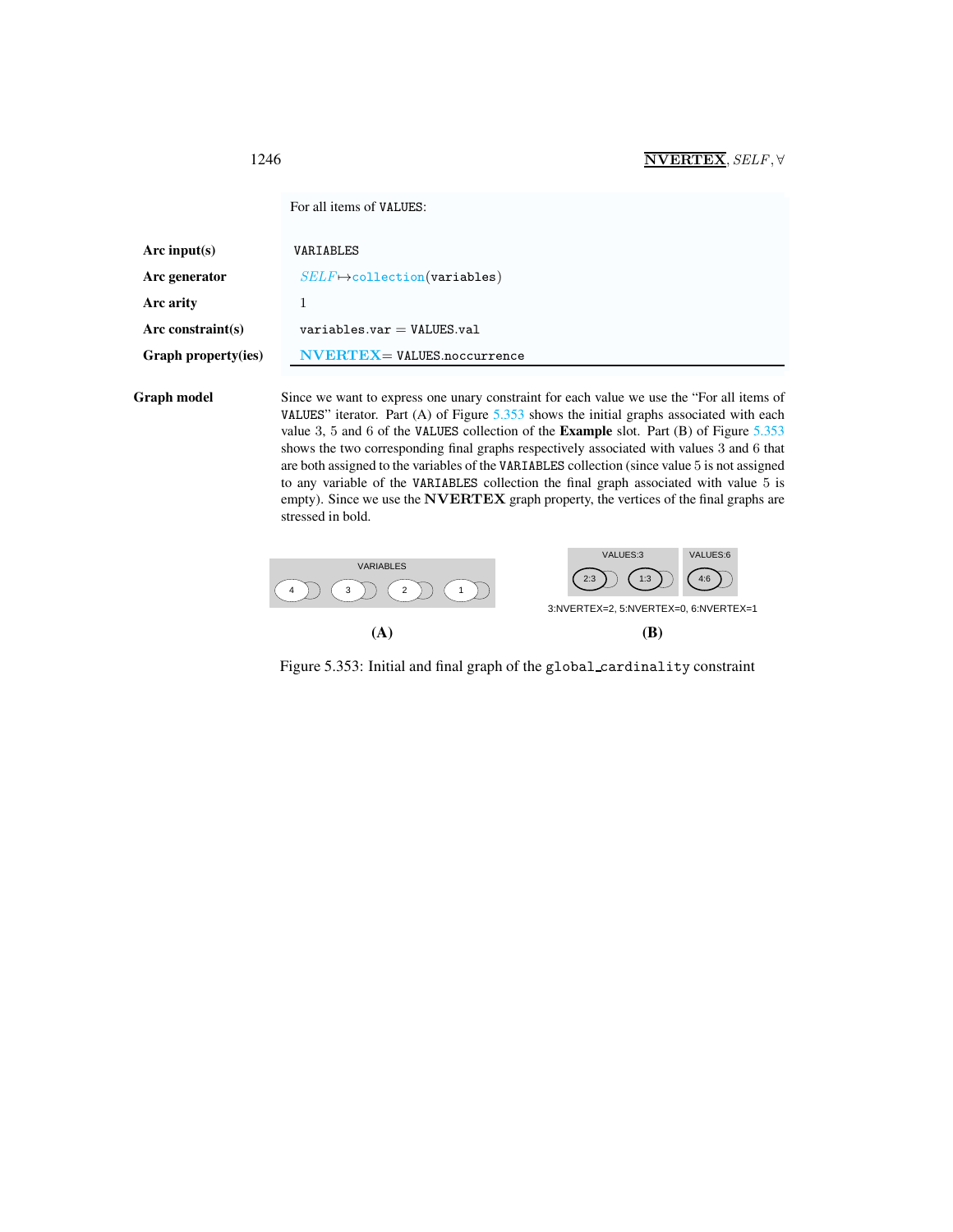### <span id="page-7-0"></span><sup>20030820</sup> 1247

**Quiz** 

Automaton Figure [5.354](#page-7-1) depicts the automaton associated with the global cardinality constraint. To each item of the collection VARIABLES corresponds a signature variable  $S_i$  that is equal to 0. To each item of the collection VALUES corresponds a signature variable  $S_{i+|\text{VARIABLES}|}$ that is equal to 1.



<span id="page-7-1"></span>Figure 5.354: Automaton of the global cardinality constraint

EXERCISE 1 (checking whether a ground instance holds or not)*[a](#page-7-2)*

- A. Does the constraint global\_cardinality( $(2, 4, 2, 2, 1), (0, 0, 1, 1, 2, 3, 3, 0, 4, 1)$ ) hold? B. Does the constraint
- global\_cardinality( $(0, 0, 1, 1), (0, 2, 1, 2, 2, 1, 3, 0, 4, 0)$ ) hold? C. Does the constraint
- global\_cardinality $(\langle 2, 3, 4, 5 \rangle, \langle 0 \ 0, 1 \ 0, 2 \ 1, 3 \ 1, 4 \ 1 \rangle)$  hold?

*<sup>a</sup>*Hint: go back to the definition of global cardinality.

# EXERCISE 2 (finding all solutions)*[a](#page-7-3)*

Give all the solutions to the constraint:

<span id="page-7-2"></span> $\sqrt{ }$  $\begin{matrix} \end{matrix}$ | global\_cardinality<br>|  $V_1 \in [1, 2], \quad V_2 \in [1, 2], \quad V_3 \in [1, 2],$  $V_4 \in [2, 3], \quad V_5 \in [3, 3],$  $O_1 \in [1, 2], \quad O_2 \in [2, 3], \quad O_3 \in [0, 1],$  $\sqrt{ }$  $\overline{\phantom{a}}$  $\langle V_1, V_2, V_3, V_4, V_5 \rangle,$  $\begin{aligned} \begin{cases} \gamma \text{ val} - 1 \quad \text{ occurrence} - O_1, \end{cases} \end{aligned}$ val – 2 occurrence –  $O_2$ , val –  $3$  occurrence –  $O_3$  $\setminus$  $\setminus$  $\vert \cdot$ 

<span id="page-7-3"></span><sup>a</sup>Hint: focus on the variables of the first argument (since the counting variables of the second argument are functionally determined by the first argument), and enumerate solutions in lexicographic order.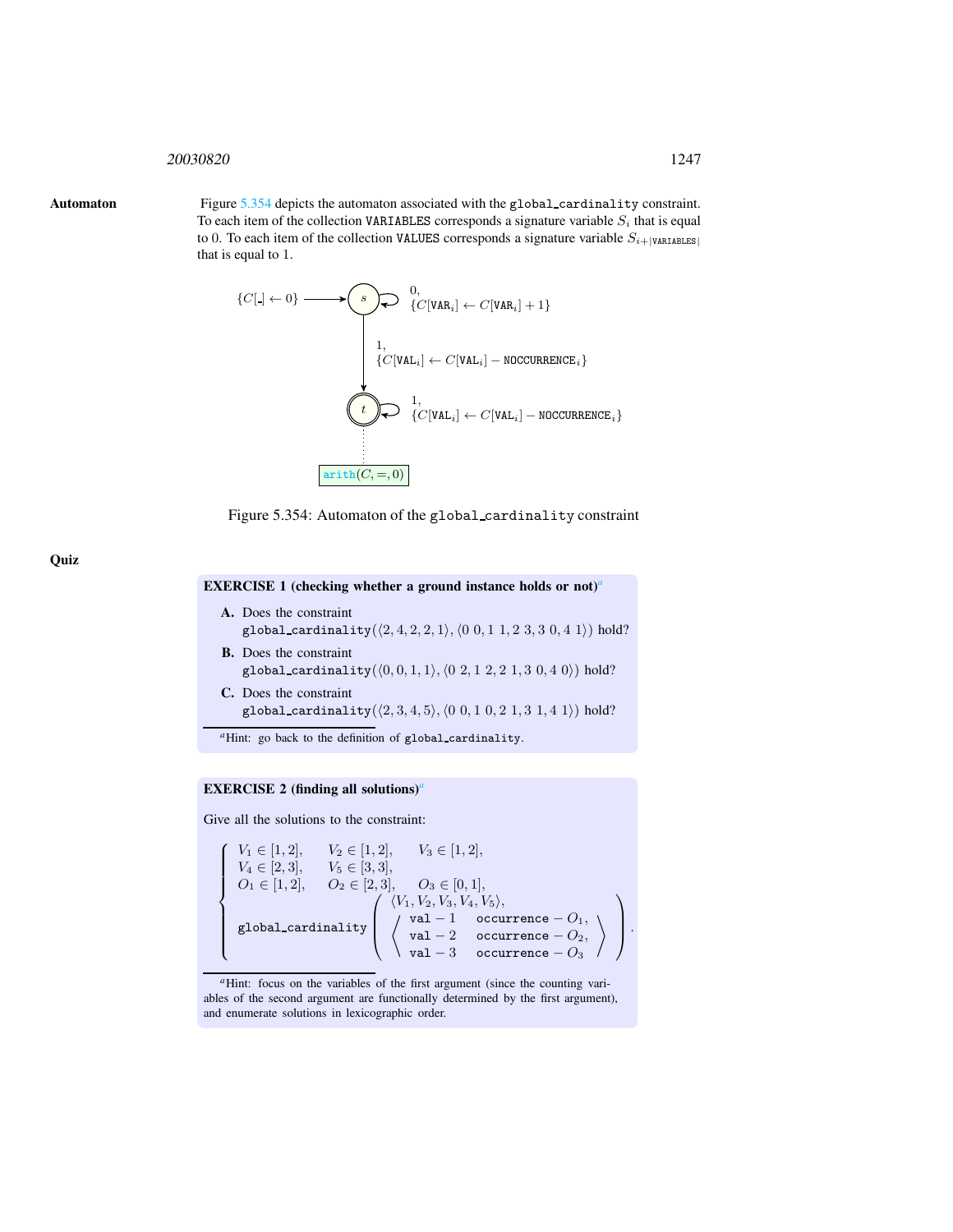# EXERCISE 3 (identifying infe[a](#page-8-0)sible values)<sup>*a*</sup>

Identify all variable-value pairs  $(V_i, val)$  (respectively  $(O_i, val)$ ) (with  $i \in$  $[1, 5]$ ), such that the following constraint has no solution when variable  $V_i$  (respectively  $O_i$ ) is assigned value val:



<span id="page-8-0"></span><sup>*a*</sup>Hint: first restrict the occurrence variables  $O_1, O_2, \ldots, O_5$ , second restrict the decision variables  $V_1, V_2, \ldots, V_5$ , third check that all remaining values occur in at least one solution.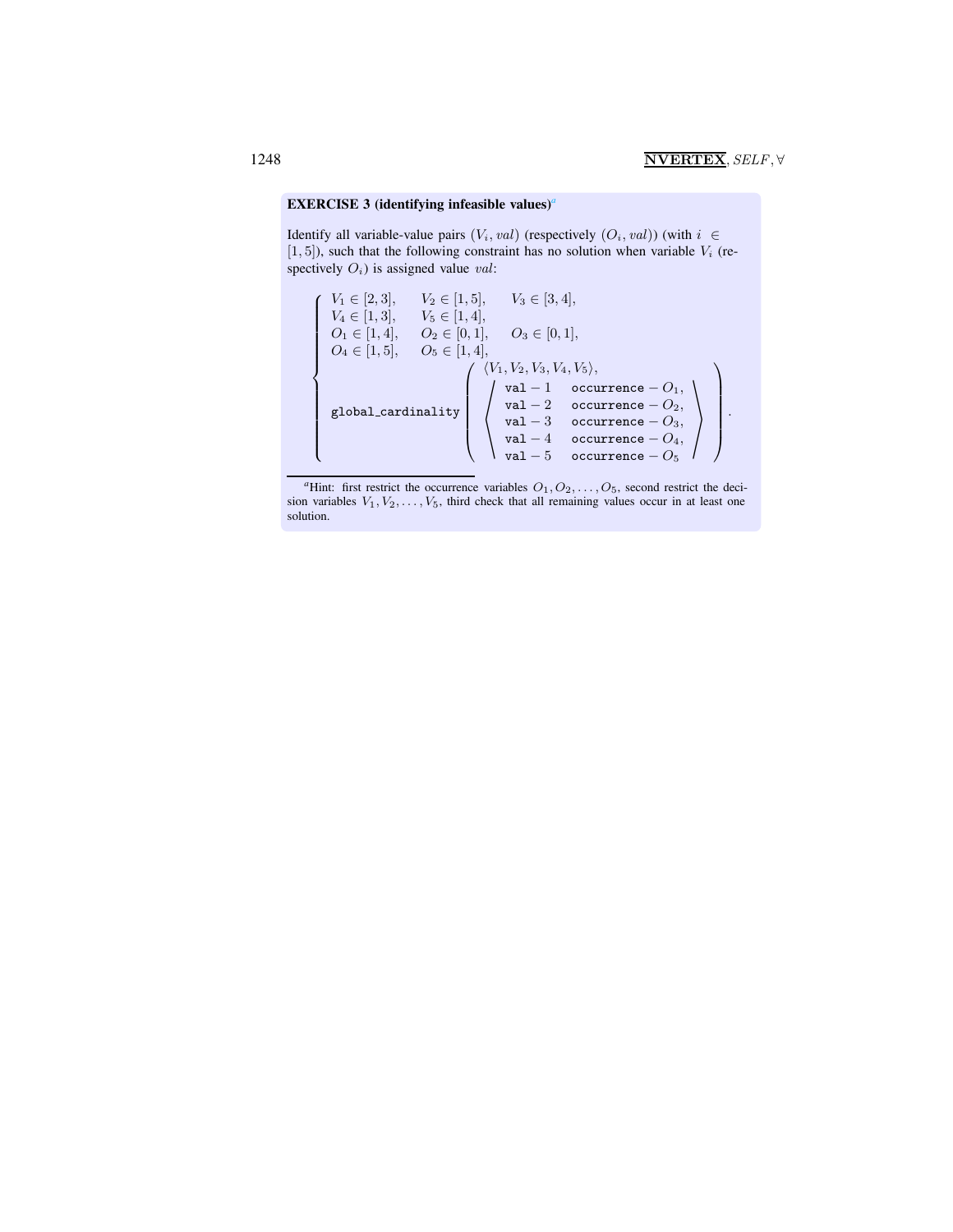# EXERCISE 4 (modelling [a](#page-9-0) nurse assignment problem)<sup>*a*</sup>

Given a 24 hour period, you must schedule a pool of six nurses Bea, Lea, Leo , Lio , Lili and Tomto *at least two* and *at most three morning shifts*, to *at least two* and *at most three afternoon shifts*, to *at least one night shift*, while the other nurses are off-duty. In addition, due to past work, we have the following extra requirements:

- Since on the previous 24 hour period Bea, Lea and Leo were working in the afternoon shift they cannot be assigned to the night shift.
- Leo, Lio and Lili have to work since they already took all their days off.
- Bea and Tomhave to work together since Bea supervises Tom.

Provide a model of this problem that uses the global cardinality constraint.

- A. Provide a solution that satisfies all the constraints, i.e., for each nurse give his/her assignment (morning , afternoon , night , off-duty ).
- B. Identify the decision variables and the values of the problem, i.e., how do we model the fact that nurse  $x \in \{Bea, \text{Lea}, \text{Leo}, \text{I}\}$ Lio, Lili, Tom} is assigned shift  $y \in \{\text{morning},\}$ afternoon , night , off-duty }?
- C. Using a bipartite graph, draw the relations between the variables and the values identified in the previous question and display the solution you came up with in the first question.
- D. Provide a model of the problem that uses a single global cardinality constraint.
	- Explain how the minimum/maximum capacity constraints (i.e., at least/at most) are modelled.
	- Explain how each extra requirement is modelled in your solution.

<span id="page-9-0"></span>*<sup>a</sup>*Hint: focus on *what is a variable* and *what is a value* in your model, and how to model the capacity constraints with global cardinality.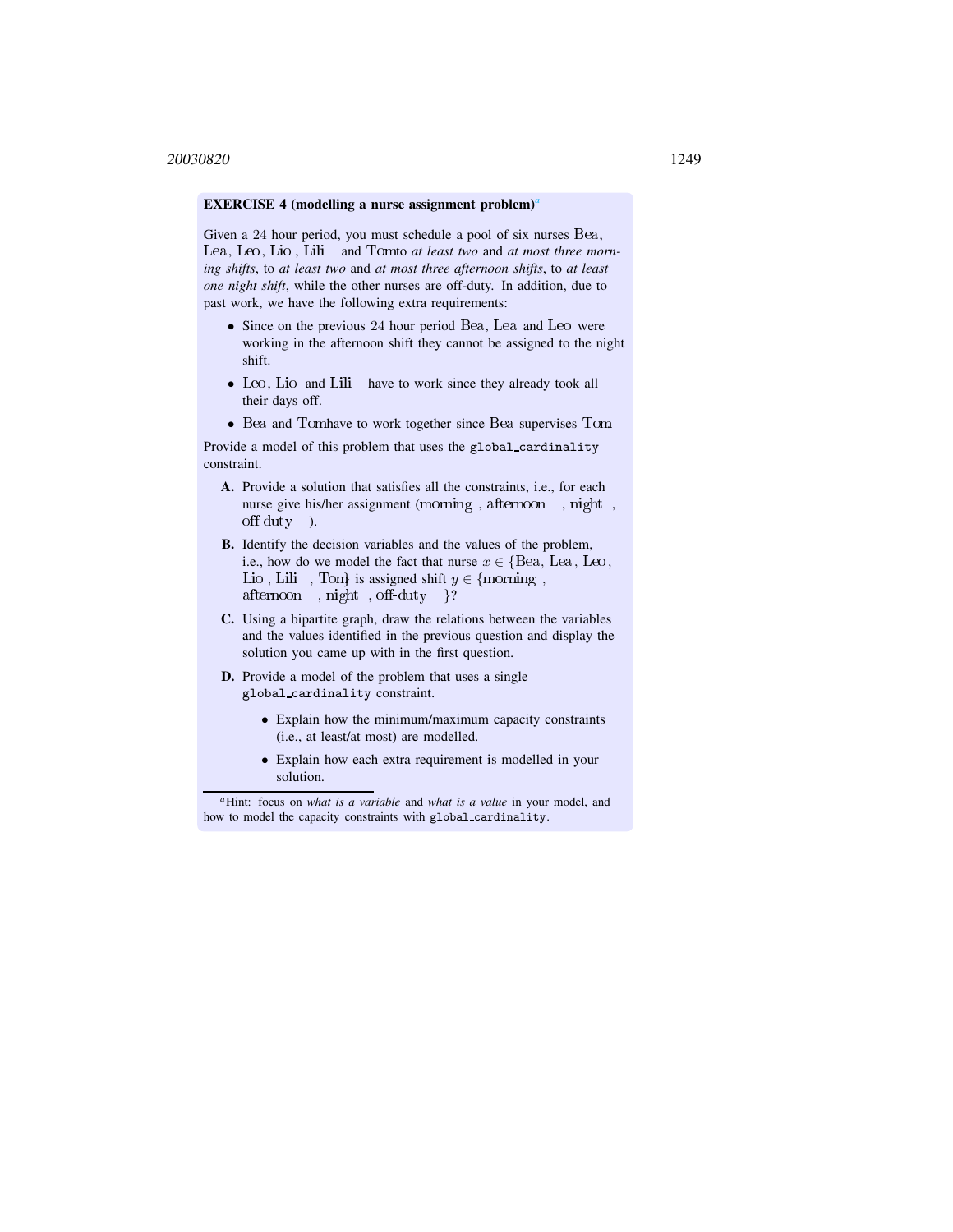# SOLUTION TO EXERCISE 1

- A. *Yes, since within*  $\langle 2, 4, 2, 2, 1 \rangle$ *, values* 0*,* 1*,* 2*,* 3 *and* 4 *are respectively used zero, one, three, zero, and one times.*
- **B.** *No, since within*  $\langle 0, 0, 1, 1 \rangle$ *, value* 2 *is not used one time.*
- **C.** *Yes, since within*  $\langle 2, 3, 4, 5 \rangle$ *, value* 0*,* 1*,* 2*,* 3 *and* 4 *are respectively used zero, zero, one, one, and one times. The presence of a* 5 *in the solution does not matter since value* 5 *is not mentioned in the values of the second argument of the* global cardinality *constraint.*



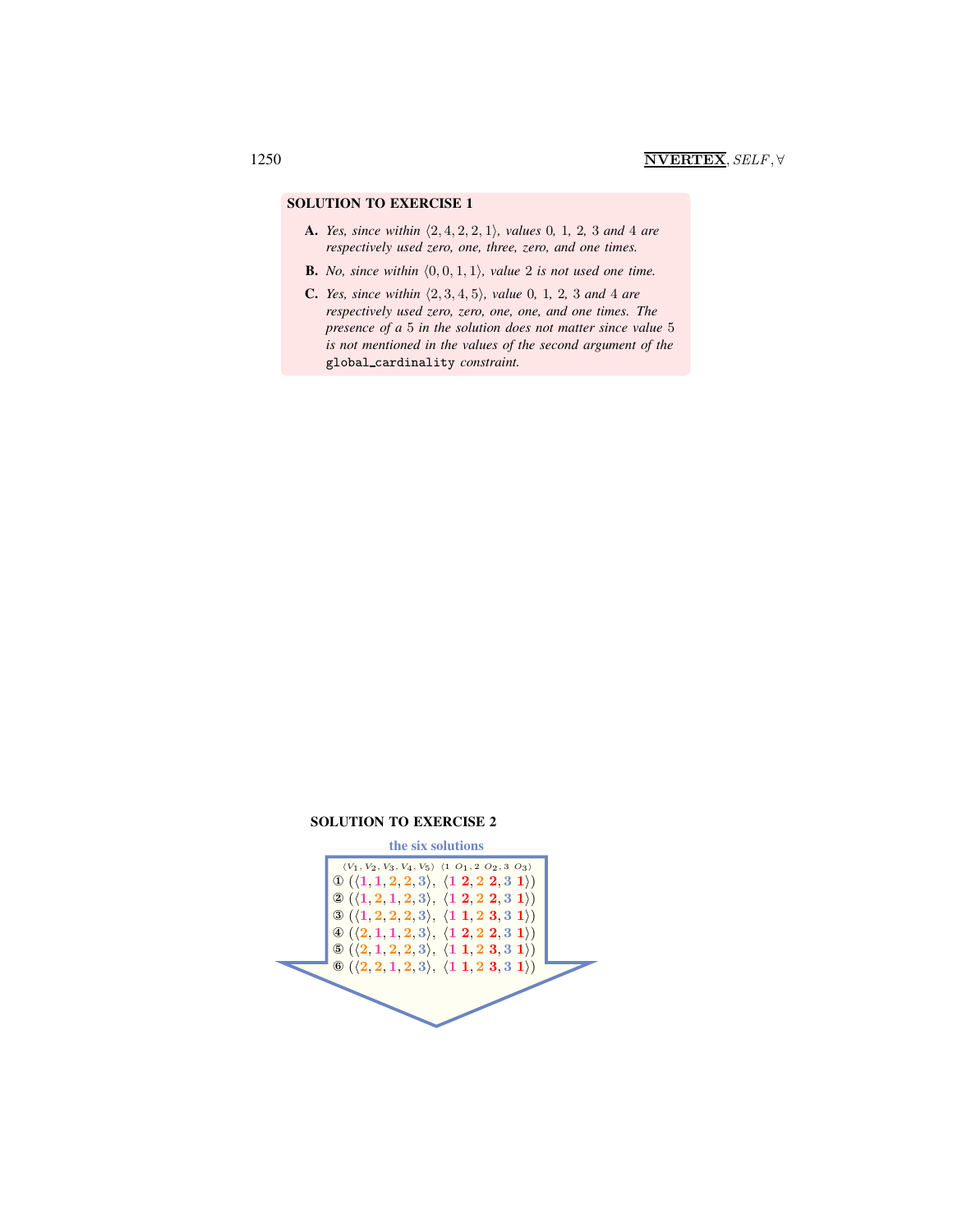# SOLUTION TO EXERCISE 3

*As suggested by the hint we go through the following steps:*

A. *[RESTRICTING THE OCCURRENCE VARIABLES*  $O_1, O_2, \ldots, O_5$ *]* 

(a) [*PRUNING WRT THE MAXIMUM NUMBER OF OCCURRENCES OF EACH VALUE* ] *Since values* 1*,* 2*,* 3*,* 4 *and* 5 *can respectively be assigned to at*

*most* 3*,* 4*,* 5*,* 3 *and* 1 *decision variables (e.g., value* 1 *can only be assigned to*  $V_2$ *,*  $V_4$  *and*  $V_5$ *)* we have  $O_1 \leq \min(3, 4)$ *,*  $O_2 \leq \min(4, 1), O_3 \leq \min(5, 1), O_4 \leq \min(3, 5),$  and  $O_5 \leq \min(1, 4)$ .

- (b)  $[PRUNING WRT \sum_{i=1}^{5} O_i = 5 AND THE DOMAIN OF V_1]$ *Since we have five decision variables the sum of the occurrence variables is equal to five (i.e.,*  $O_1 + O_2 + O_3 +$  $O_4 + O_5 = 5$ ). Since values 2 or 3 have to be assigned to the *decision variable*  $V_1$  *we have*  $O_2 + O_3 \geq 1$ *. It follows that*  $O_1 + O_4 + O_5 \leq 4$ *. Since*  $O_1 \in [1,3]$ *,*  $O_4 \in [1,3]$  *and*  $O_5 = 1$ *we get*  $O_1 + O_4 \leq 3$  *and consequently*  $O_1 \leq 2$  *and*  $O_4 \leq 2$ *.*
- **B.** [*RESTRICTING THE DECISION VARIABLES*  $V_1, V_2, \ldots, V_5$ ] *At the end of step* **A** *we obtain*  $O_1 \in [1, 2]$ *,*  $O_2 \in [0, 1]$ *,*  $O_3 \in [0, 1]$ *,*  $O_4 \in [1, 2]$ *, and*  $O_5 \in [1, 1]$ *. Since*  $O_5 = 1$  *and since*  $V_2$  *is the only decision variable that can be assigned value* 5 *we have*  $V_2 = 5$ *. Consequently*  $V_1 \in [2, 3]$ *,*  $V_2 \in [5, 5]$ *,*  $V_3 \in [3, 4]$ *,*  $V_4 \in [1, 3]$ *, and*  $V_5 \in [1, 4]$ .
- C. [*CHECKING FOR A SUPPORT* ]

*To show that no value can be removed from the domain of the decision and occurrence variables we show that every value that is still in the domain of a variable is part of a solution.*

- (a) *A solution with*  $O_1 = 2$  *is*  $V_1 = 2$ ,  $V_2 = 5$ ,  $V_3 = 4$ ,  $V_4 = 1$ ,  $V_5 = 1$  *and*  $O_1 = 2$ ,  $O_2 = 1$ ,  $O_3 = 0$ ,  $O_4 = 1$ ,  $O_5 = 1$ .
- (b) *A solution with*  $O_4 = 2$  *is*  $V_1 = 2$ ,  $V_2 = 5$ ,  $V_3 = 4$ ,  $V_4 = 1$ ,  $V_5 = 4$  *and*  $O_1 = 1$ ,  $O_2 = 1$ ,  $O_3 = 0$ ,  $O_4 = 2$ ,  $O_5 = 1$ .
- (c) We now assume that  $O_1 = O_2 = O_3 = O_4 = O_5 = 1$ , *i.e., all decision variables must be distinct. Without loos of generality we ignore*  $V_2$ *, which is fixed to 5. We provide a set of solutions where* V1*,* V3*,* V<sup>4</sup> *and* V<sup>5</sup> *can respectively be assigned to all the values of their domains:*
	- *i.*  $V_1 = 2$ ,  $V_3 = 3$ ,  $V_4 = 1$ ,  $V_5 = 4$ , *ii.*  $V_1 = 2$ ,  $V_3 = 4$ ,  $V_4 = 3$ ,  $V_5 = 1$ , *iii.*  $V_1 = 2$ ,  $V_3 = 4$ ,  $V_4 = 1$ ,  $V_5 = 3$ , *iv.*  $V_1 = 3$ ,  $V_3 = 4$ ,  $V_4 = 1$ ,  $V_5 = 2$ , *v.*  $V_1 = 3$ ,  $V_3 = 4$ ,  $V_4 = 2$ ,  $V_5 = 1$ .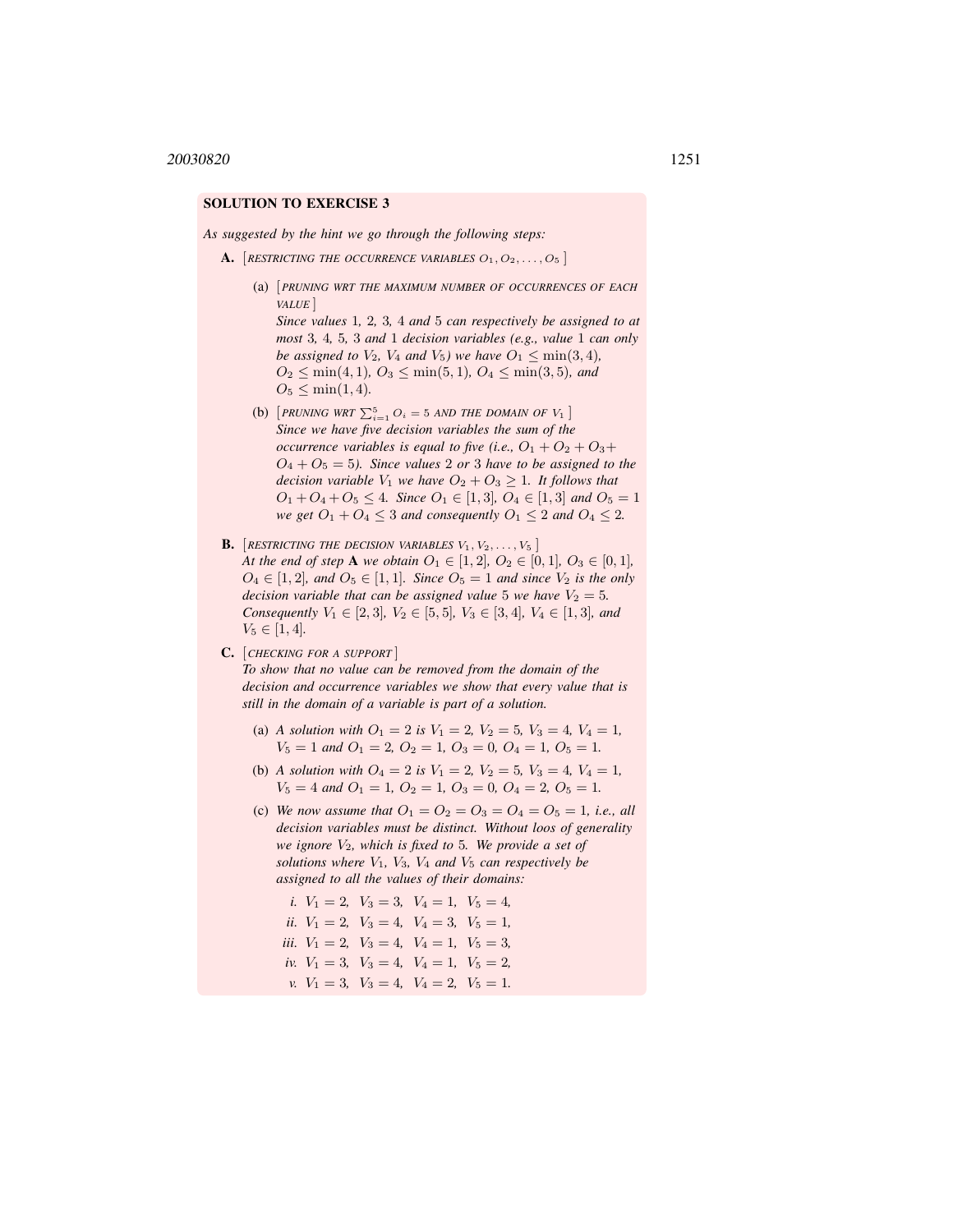# SOLUTION TO EXERCISE 4

 $\sqrt{2}$ 

A. *A feasible solution is the following assignment*

Bea : morning Lea : morning Leo : afternoon Lio : afternoon Lili : night Tom: morning

*since:*

- *the number of morning shifts is between* 2 *and* 3*,*
- *the number of afternoon shifts is between* 2 *and* 3*,*
- *the number of night shifts is at least* 1*,*
- Bea*,* Lea *and* Leo *are not assigned to a night shift,*
- Leo *,* Lio *and* Lili *work,*
- Bea *and* Tom*are both assigned the same shift.*
- B. *To each nurse corresponds a variable whose initial domain is set to the types of shifts that nurse can actually perform (i.e., each shift type is encoded by a unique integer value).*
- C. *The next figure provides a graphical representation of the assignment problem. To each nurse and to each shift type corresponds a vertex. There is an edge between a given nurse and a given shift type if and only if that nurse can perform that shift type. The solution given to question* A *is displayed with thick blue lines. The interval on top or below each vertex indicates the minimum and maximum number of edges that can reach the corresponding vertex in any solution; values in blue correspond to the number of edges of the displayed solution.*



- *lines 2, 3 and 4 declare the nurse and occurrence variables,*
- 
- *line 5 enforces* Bea*,* Lea *and* Leo *not to work on a night shift,*
- *line 6 imposes* Leo *,* Lio *and* Lili *to work,*
- *line 7 constrains* Bea *and* Tom*to work on the same shift,*
- *line 8 restricts each shift type to occur within a given range.*